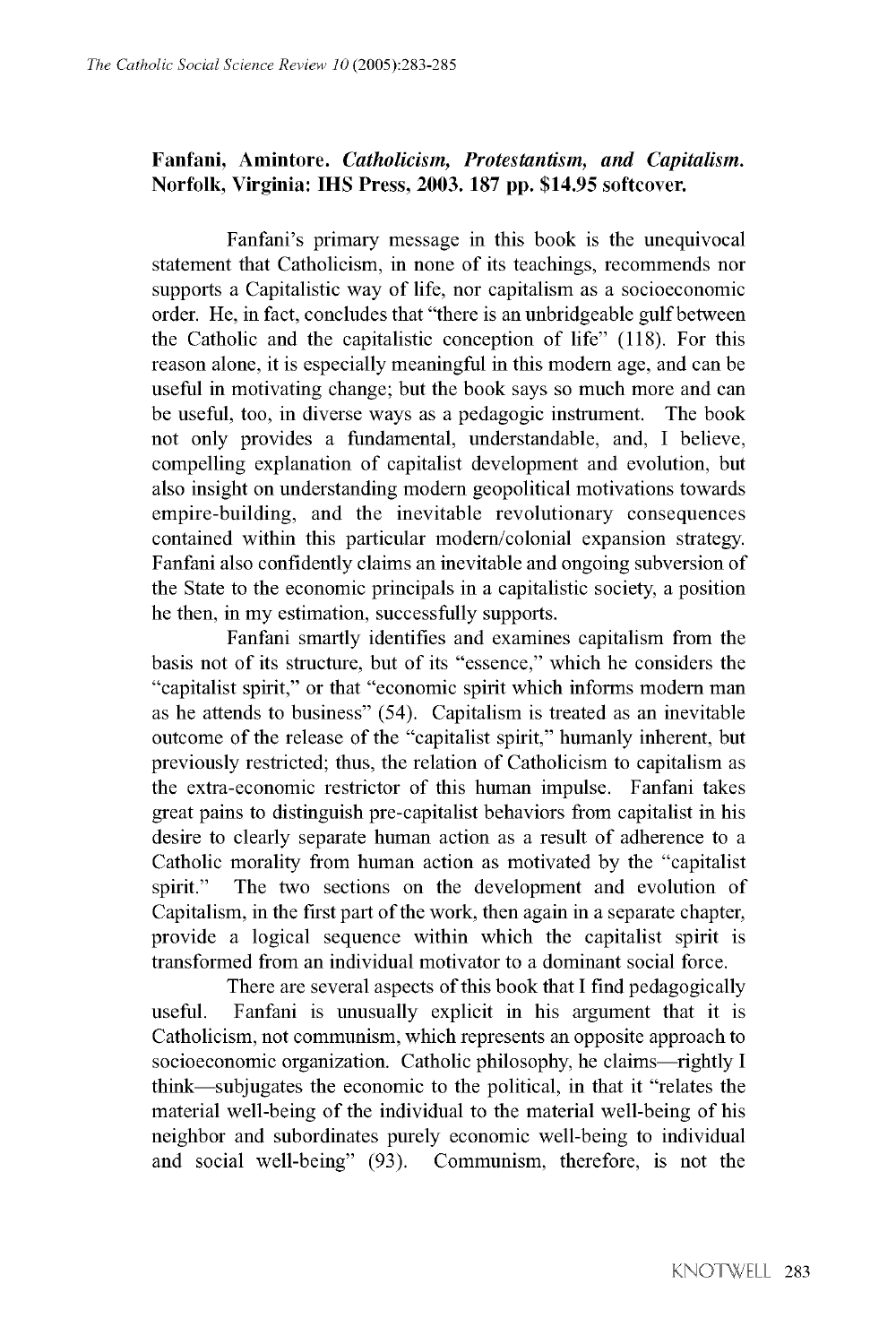**adversary of Capitalism, but "its final and most highly evolved stage" (92). Too often, in my classrooms, Communism is understood as the opposite of Capitalism.**

**There are more conclusions drawn that tend to fit "in between" capitalism and socialism/communism in the general diatribe among the industrially educated; conclusions that most of my students would not have previously encountered. Statements like, "political liberties, through which the citizen cooperates in forming the will of the State" (97) provide the guarantee that stabilizes the economically liberal policies of the United States, for example, that feature, even glorify, non-Catholic notions of self-interest as the highest form of economic motivation. Most of my students would shrink from such a suggestion that democracy could be considered as potentially contributing to their economic servitude, due to increasing concentration of ownership, by allowing the public to sanction their own dependence, all the while thinking they are free because they got to decide.**

**Fanfani, too, is unusually explicit in explaining the role of the State in furthering the capitalist order, claiming that "always the state is the instrument of capitalistic organization of the world" (102). His conclusion that the State, as the primary tool of the capitalist, is subject to capitalist economic principles, in fact, directed by them toward facilitating the economic expansion critical to the capitalist membership, is not often found in the secular readings common to social-science-course bibliographies. It is therefore useful in stimulating thought. Industries, he claims, urged the state to expand colonially as a platform for economic colonial expansion. This kind of controversy is upsetting to students, because they have been led in the opposite direction by another tool of capitalism: an education system designed to place at the disposal of the capitalistic sector, a docile, manageable (cheap) labor force. Many U.S. students would find this bordering on treason if Fanfani were an American.**

**One last aspect I find useful in the classroom is Fanfani's conclusion that capitalism is the primary motivator for nationalization and, by extension, globalization. He contends that since capitalism requires an expanding market, homogeneity (nationalization/globalization) is facilitated both internally through government action, and externally through colonization. The State works to encourage cultural convergence on a rather singular ideal through legislative action regarding sameness in language, law, custom, transportation, communication, money, etc. Only recently, though, have these legislative actions begun to facilitate the newer world globalization, through such institutions as the United Nations, World Bank, World Trade Organization, the Internet, and world courts of various types.**